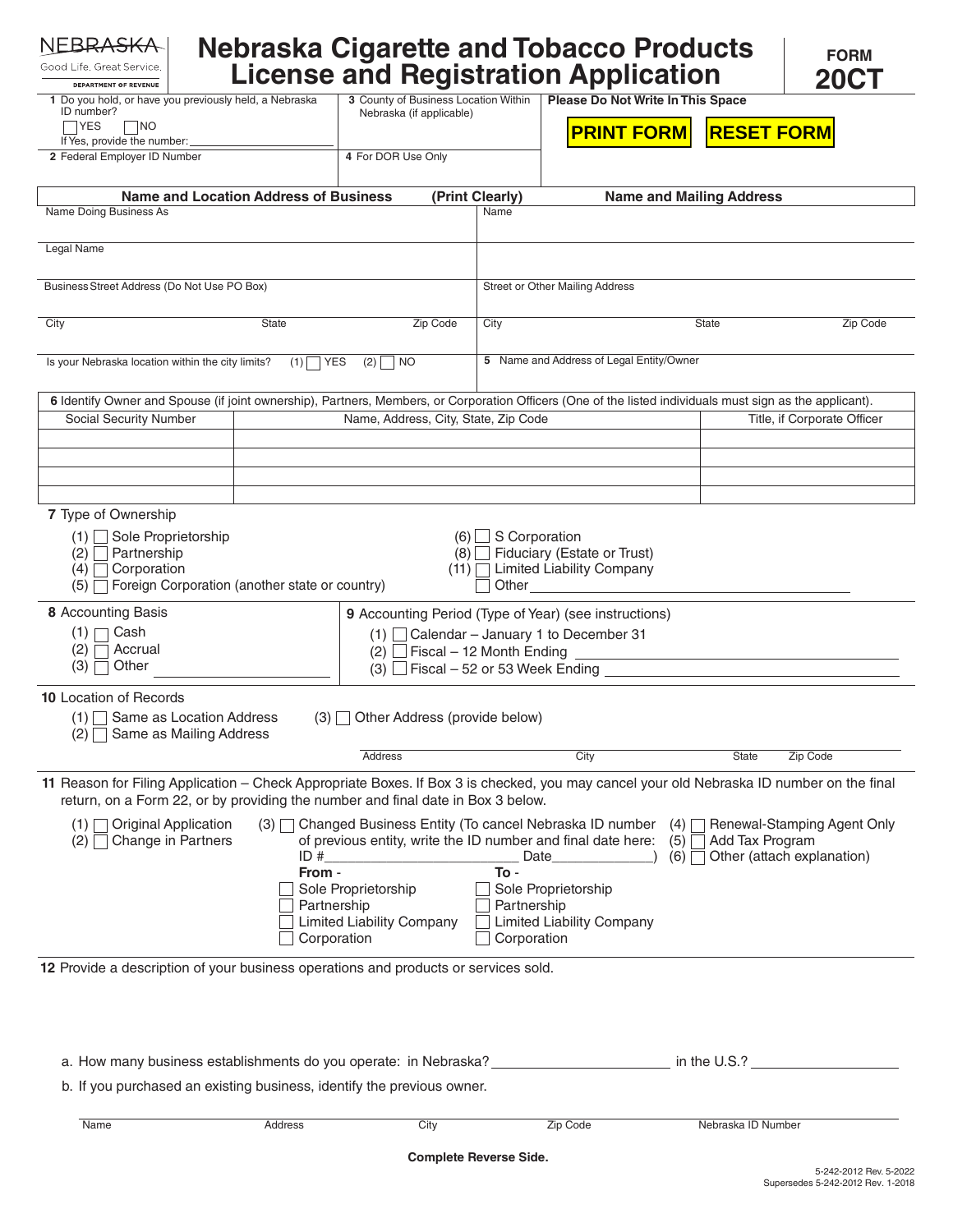|           |                                                                                                                                                                                                                                                            |                   | <b>Nebraska Licensing and Registration Requirements</b>              |                                                                       |                     |
|-----------|------------------------------------------------------------------------------------------------------------------------------------------------------------------------------------------------------------------------------------------------------------|-------------------|----------------------------------------------------------------------|-----------------------------------------------------------------------|---------------------|
|           | If you need to report a liability for periods prior to the date of this application, enter the earliest date (month, day, year) you need a return.                                                                                                         |                   |                                                                      |                                                                       | Month/Day/Year      |
| 13        |                                                                                                                                                                                                                                                            |                   |                                                                      |                                                                       |                     |
|           | Enclose the fee, the surety bond, and a copy of the municipal or county wholesale dealer permit. Annual renewal is required.                                                                                                                               |                   |                                                                      |                                                                       |                     |
|           |                                                                                                                                                                                                                                                            |                   |                                                                      |                                                                       | Month/Day/Year      |
| 14 I      |                                                                                                                                                                                                                                                            |                   |                                                                      |                                                                       |                     |
|           | Check this box if you are a resident stamping agent and want to possess cigarettes or roll-your-own tobacco products that are not<br>listed on the Nebraska directory, but may be intended for sale in other states. Annual renewal is required.           |                   |                                                                      |                                                                       |                     |
|           |                                                                                                                                                                                                                                                            |                   |                                                                      |                                                                       | Month/Day/Year      |
| 15        | Enclose the fee and the surety bond. Annual renewal is required.                                                                                                                                                                                           |                   |                                                                      |                                                                       |                     |
|           | Registered Agent for Service of Process:                                                                                                                                                                                                                   |                   |                                                                      |                                                                       |                     |
|           | The nonresident cigarette stamping agent has appointed and continues to engage the following agent located in Nebraska for<br>service of process in connection with the enforcement of Neb. Rev. Stat. §§ 69-2701 to 69-2711 and §§ 77-2601 to 77-2615.01. |                   |                                                                      |                                                                       |                     |
|           | <b>Agent Name</b>                                                                                                                                                                                                                                          |                   |                                                                      |                                                                       |                     |
|           | Company                                                                                                                                                                                                                                                    |                   |                                                                      |                                                                       |                     |
|           |                                                                                                                                                                                                                                                            |                   |                                                                      |                                                                       |                     |
|           | <b>Address</b>                                                                                                                                                                                                                                             |                   |                                                                      |                                                                       |                     |
|           | Phone Number                                                                                                                                                                                                                                               | <b>FAX Number</b> |                                                                      | <b>Email Address</b>                                                  |                     |
|           |                                                                                                                                                                                                                                                            |                   |                                                                      |                                                                       |                     |
|           | Attach a current letter from the registered agent accepting the appointment.                                                                                                                                                                               |                   |                                                                      |                                                                       |                     |
|           |                                                                                                                                                                                                                                                            |                   |                                                                      |                                                                       | Month/Day/Year      |
| 16        |                                                                                                                                                                                                                                                            |                   |                                                                      |                                                                       |                     |
|           | (Cigarette manufacturer must attach a copy of its federal permit.)                                                                                                                                                                                         |                   |                                                                      |                                                                       | Month/Day/Year      |
| $17 \mid$ |                                                                                                                                                                                                                                                            |                   |                                                                      |                                                                       |                     |
|           |                                                                                                                                                                                                                                                            |                   |                                                                      |                                                                       |                     |
|           |                                                                                                                                                                                                                                                            |                   |                                                                      |                                                                       | Month/Day/Year      |
| 18 $\Box$ | License to Transport Unstamped Cigarettes - \$10 Fee and \$1,000 Surety Bond                                                                                                                                                                               |                   |                                                                      |                                                                       |                     |
|           | Enclose the fee and the surety bond.                                                                                                                                                                                                                       |                   |                                                                      |                                                                       | Month/Day/Year      |
| 19        |                                                                                                                                                                                                                                                            |                   |                                                                      |                                                                       |                     |
|           |                                                                                                                                                                                                                                                            |                   |                                                                      |                                                                       |                     |
|           | 20 Person to contact regarding this application                                                                                                                                                                                                            |                   |                                                                      |                                                                       |                     |
|           |                                                                                                                                                                                                                                                            |                   |                                                                      |                                                                       |                     |
|           | Authorized Contact Person (Please print.)                                                                                                                                                                                                                  | Title             | <b>Email Address</b>                                                 |                                                                       | <b>Phone Number</b> |
|           | Under penalties of law, I declare that I have examined this application, and to the best of my knowledge and belief, it is correct and complete.                                                                                                           |                   |                                                                      |                                                                       |                     |
|           |                                                                                                                                                                                                                                                            |                   |                                                                      |                                                                       |                     |
| sign      |                                                                                                                                                                                                                                                            |                   |                                                                      |                                                                       |                     |
| here      | Signature of Owner, Partner, Member, Corporate Officer, or<br>Person Authorized by Attached Power of Attorney                                                                                                                                              | Title             | Date                                                                 | Email Address                                                         | <b>Phone Number</b> |
|           |                                                                                                                                                                                                                                                            |                   | Mail this application along with documentation, any fee, or bond to: |                                                                       |                     |
|           |                                                                                                                                                                                                                                                            |                   |                                                                      | Nebraska Department of Revenue, PO Box 98903, Lincoln, NE 68509-8903. |                     |
|           |                                                                                                                                                                                                                                                            |                   |                                                                      |                                                                       |                     |

**revenue.nebraska.gov, 800-742-7474 (NE and IA), 402-471-5729**